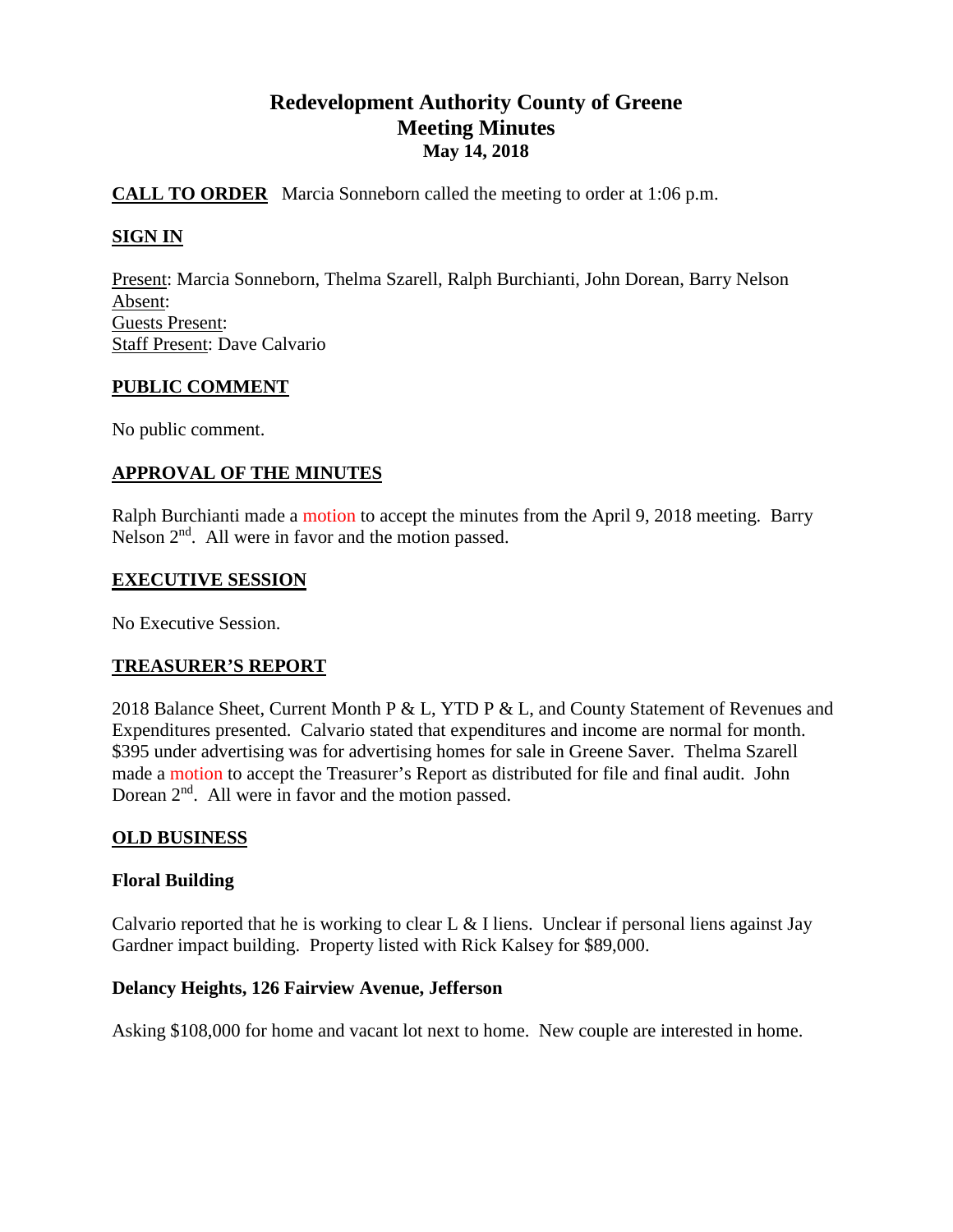# **Nazer St. Remediation and Stabilization Update**

Greene County Habitat for Humanity has not started construction on home. John Dorean said Habitat will be ready to go soon.

## **Old Rogersville School Development**

Toured left unit only for Open House. Over 50 groups (120 people) came through Friday, Saturday and Sunday for Open House. Units are not complete. Final payment of approximately \$25,000 due to Hughes Corporation when finished.

# **Discussions with Morris, Perry, and Richhill Township Supervisors**

-Wind Ridge, Chambers property. RDA appointed Conservator. All three taxing bodies waived back taxes, interest, penalties, and current taxes so property can be sold free and clear. Colin Fitch asking for permission in Motions Court on May 23 to sell property and close conservatorship.

## **117 Duquesne St., Greensboro**

Home is complete. Will be listed with Coldwell Banker soon. Girlfriend of resident on Duquesne St is interested in home.

#### **Pitt Gas Properties, Clarksville**

Patsy Bell has two properties in Pitt Gas she would like to relinquish to RDA (duplex and single-family home). Title searches revealed liens on both properties. Letter sent by Colin Fitch to lien holder, HSBC, distributed. Letter Colin received from HSBC discussed. No action will be taken by RACG and we will wait for homes to come up during Judicial Sale.

## **Proposals from Realtors**

Tabled discussion on proposals from realtors to sell RDA properties.

#### **Benedum Foundation Grant—Blight Study**

Code enforcement and blight strategy forum will be held May 17 for all municipalities in Greene County. Ann Bargerstock, Mark Gordon, and Steve Coss from the County are presenting. Other presenters attending. Over 20 from County are registered.

#### **Brave (Wayne Township) Blighted Property**

No update.

#### **Keystone Posting Sign at Bailey's Crossroads**

No update.

## **HOA for Rogersville Town Homes**

Calvario working with Colin Fitch to make documents simple.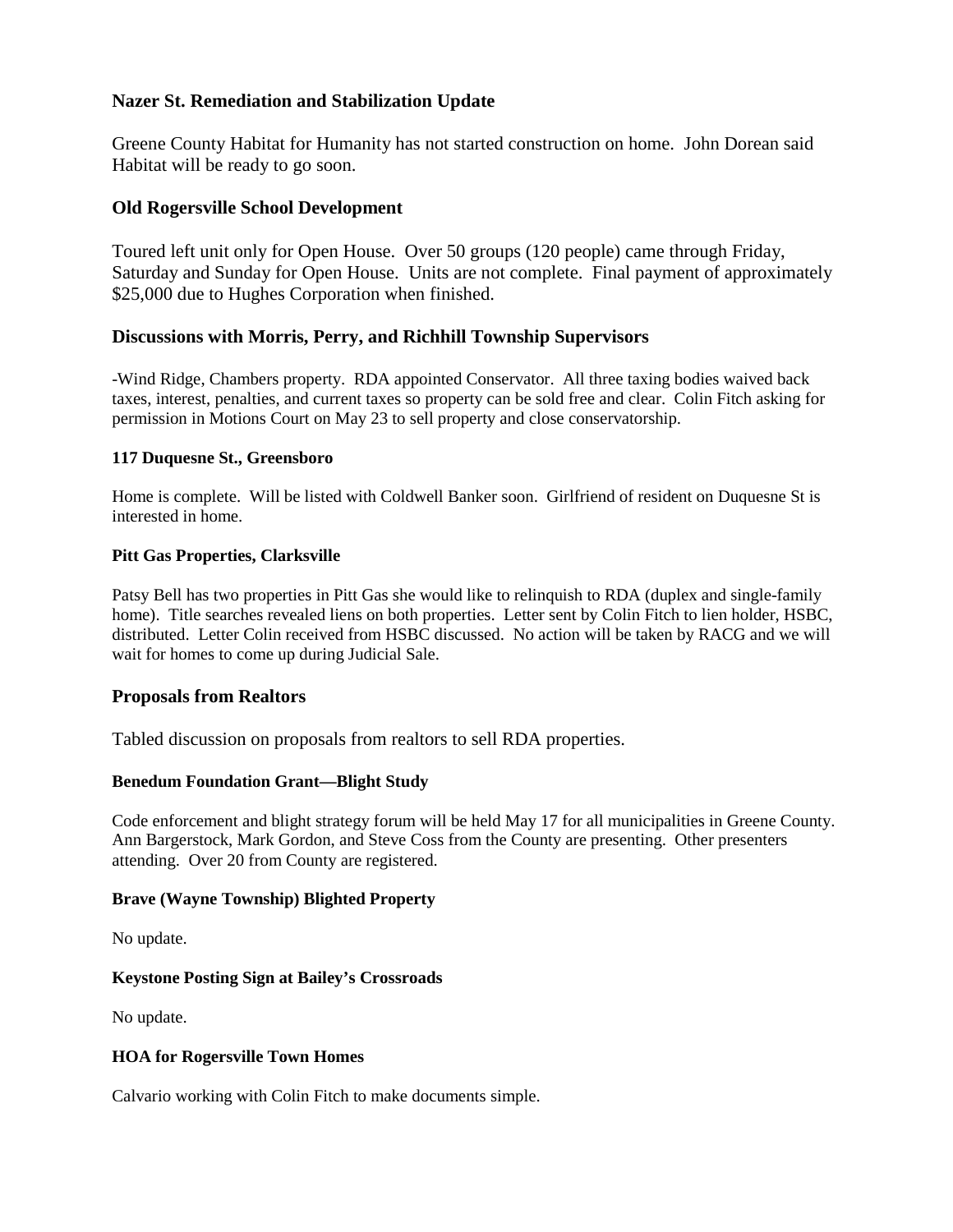## **FHLB Affordable Housing Program (AHP) Grant Application**

Calvario presented idea of partnering with GCCTC and County Prison to build Superior Walls home(s) in Clarksville (GI Town) since RDA owns two larger pieces of land. If new homes are built, the final selling price will need to be subsidized. Calvario gave summary of discussion he had with three staff members of Washington County Redevelopment Authority on assistance with grant. Fee they would charge us was not discussed.

Calvario told to speak with Mine Training Center in Ruff Creek to see if they could be a partner in project.

## **NEW BUSINESS**

- 1. Lease for 145 Fairview Ave, Jefferson expires July 31, 2018. After discussion, Barry Nelson made a motion to increase rent from \$450 to \$500 per month starting August 1, 2108. Thelma Szarell  $2<sup>nd</sup>$ . All were in favor and the motion passed.
- 2. Application from Matthew Gajan and JoAnna Perkins for 126 Fairview Ave, Jefferson distributed.
- 3. PHARE grant for Nemacolin awarded. Final paperwork being completed for PHFA.
- 4. After discussion, John Dorean made a motion to sell 296  $5<sup>th</sup>$  Ave, Crucible and 83  $2<sup>nd</sup>$  St, Crucible for remaining amount due on Land Installment Purchase Contract at time of sale. Barry Nelson  $2<sup>nd</sup>$ . All were in favor and the motion passed. Closing on 296  $5<sup>th</sup>$  Ave scheduled for May 16. Closing on 83  $2<sup>nd</sup>$  St by June 30. 83  $2<sup>nd</sup>$  St is a USDA Rural Development loan.
- 5. Discussed that three homes, plus Rogersville duplex are for sale. Should we list with a realtor(s)?
- 6. Discussed current tax assessment on Floral Shop. Realtor, Rick Kalsey, believes it was reassessed high. After discussion, sending appeal letter to Tax Assessor tabled and Calvario instructed to pull tax assessment on similar properties for review at next meeting.

## **DIRECTOR'S REPORT**

- 1. No date set for next Judicial Sale. Continue to look for houses.
- 2. Offered \$45,000 to Cheryl Sarvey for two homes in Clarksville (GI Town). 26 A St and 63- 64 B/C St. Cheryl inherited from uncle and grandfather. Cheryl wanted \$60,000 originally. When offer of \$45,000 made, she said she would accept \$50,000. After walk through of homes, Salisbury and Calvario felt \$45,000 was fair offer considering work needed.
- 3. Problem with title to 83  $2<sup>nd</sup>$  Street, Crucible which was purchased at December 2015 Judicial Sale and is under LIPC with Eva Rex and Walter Hlatky, until April 30, 2018. Couple has applied for USDA Rural Development mortgage. Colin Fitch is working to clear title problems with Mary Jo Rutkosky and daughter Lori Taylor.
- 4. Discussed marketing townhomes in Washington County. There has been no solid interest in homes thus far. Possibly sell remaining lots and/or build patio homes. After discussion, Thelma Szarell made a motion to list Rogersville Townhomes with Keith Herrington in order to obtain exposure in Washington County. Ralph Burchianti 2<sup>nd</sup>. All were in favor and the motion passed.
- 5. Need to sell houses/LIPCs. Finances are tight. Nine LIPCs are in place and rental of 145 Fairview Avenue, Jefferson.
- 6. After discussion, Ralph Burchianti made a motion for Executive Director to accept \$160,000 in order to enter into transaction to sell townhome(s) and not bring back to board. Anything lower than \$160,000 would need Board approval. John Dorean 2<sup>nd</sup>. All were in favor and the motion passed.